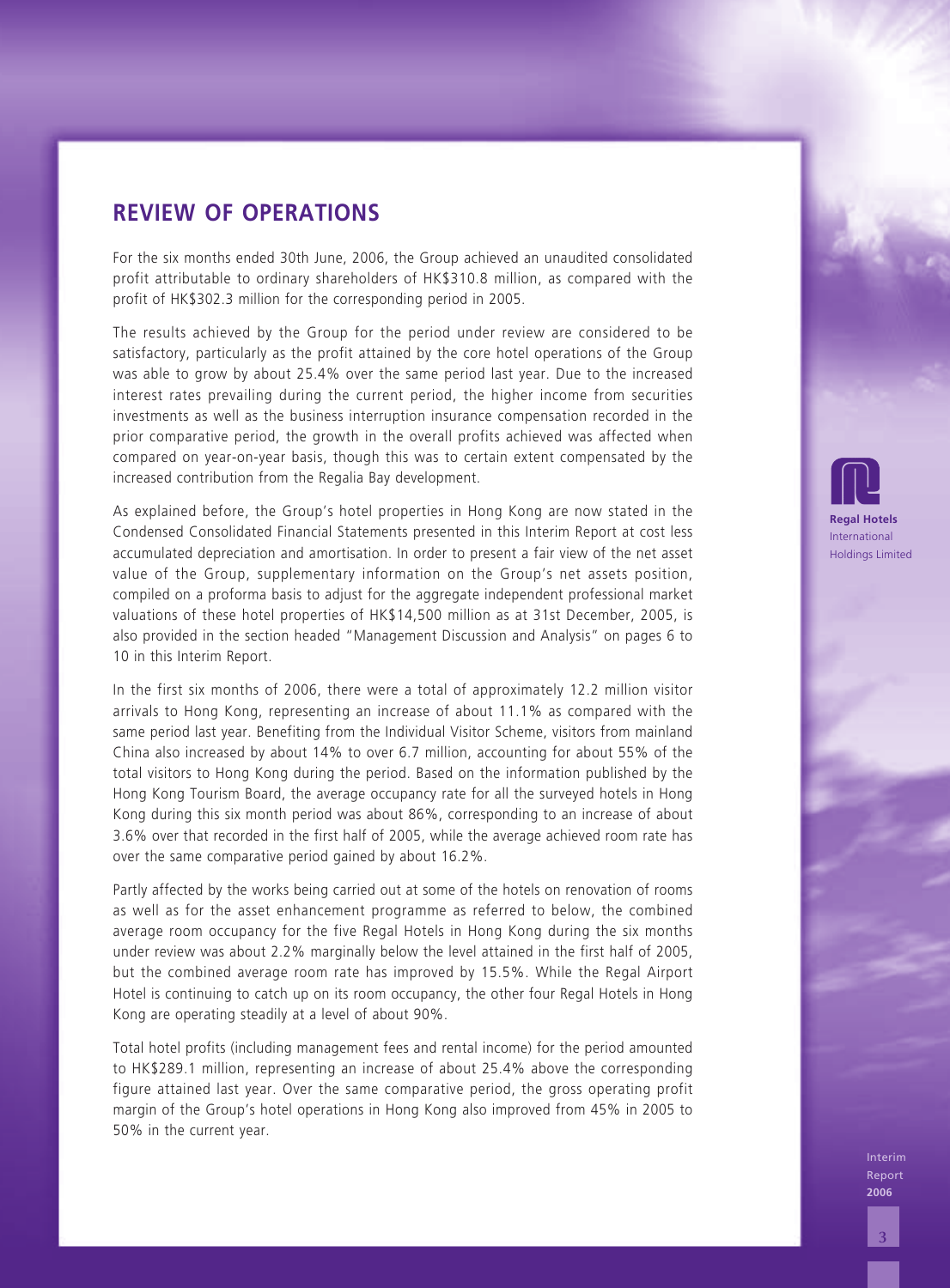Extensive renovation and upgrading works have been carried out progressively at the five Regal Hotels in Hong Kong in recent years to enhance their quality and facilities, and these have enabled them to achieve increasing room rates without affecting market competitiveness. To cater to the growing business from the conventions and exhibitions market, particularly after the opening of the Asia World-Expo convention center at the Hong Kong International Airport in December last year, the Regal Airport Hotel has recently completed the conversion of a portion of the basement floor into an Executive Conference Center comprising 13 new state-of-the-art meeting and conference rooms, as well as the renovation of 21 hotel rooms to be fitted with spa facilities.

The asset enhancement programme planned at four Regal Hotels in Hong Kong (other than Regal Kowloon Hotel) will add, in stages, an aggregate of 461 additional hotel rooms, boasting the total room count of the hotels owned by the Group in Hong Kong to over 3,800. The asset enhancement programme for the addition of 274 hotel rooms in Regal Riverside Hotel in the three additional floors to be added on top of the existing building structure is aimed to be completed before the holding of the Olympic Equestrian Events to be held in Shatin in August 2008, subject to agreement being able to be concluded with the government in the near future on the amount of applicable land premium payable. All the other portions of the asset enhancement programme are scheduled to be completed before the end of the third quarter of 2007.

The Group views the PRC market as critically important within its overall business development plans and intends to expand its hotel network to other selected cities in mainland China when appropriate opportunities arise.

The Group and Paliburg Holdings Limited each beneficially owns a 50% equity interest in a company which, in turn, holds a 59% interest in an investee company established in the PRC. The investee company has entered into the Land Grant Contracts for the Phase I land sites comprised in a comprehensive development project located at Chao Yang Men Wai Da Jie in the Central Business District of Beijing, PRC and the related land premium payable under the Land Grant Contracts was fully settled in April 2006. The overall development project entails total permissible gross floor area of about 4,630,000 square feet, planned to comprise office, residential, hotel, commercial and carparking accommodations. While the requisite development and design plans are being revised, the investee company is actively working to secure its rights to the remaining land site comprised in the overall development project.

During the interim period under review, the jointly controlled entity that owns the Regalia Bay development in Stanley, Hong Kong contributed a profit of HK\$217.1 million (2005 - HK\$140.6 million) to the Group from a write back of provision. Although the volume of transactions in the high-end luxury residential market in Hong Kong has slowed down recently, the Group remains optimistic of the future of this segment of the property market. Pending the revival of an active market, certain house units have in the meanwhile been leased out at satisfactory rental yield.

Subsequent to the half year end date, the Group disposed of in August 2006 its equity investments held in a listed company for an aggregate consideration of approximately HK\$195 million and the gain arising from such disposal will be reflected in the results for the full year ending 31st December, 2006.



Interim Report **2006**